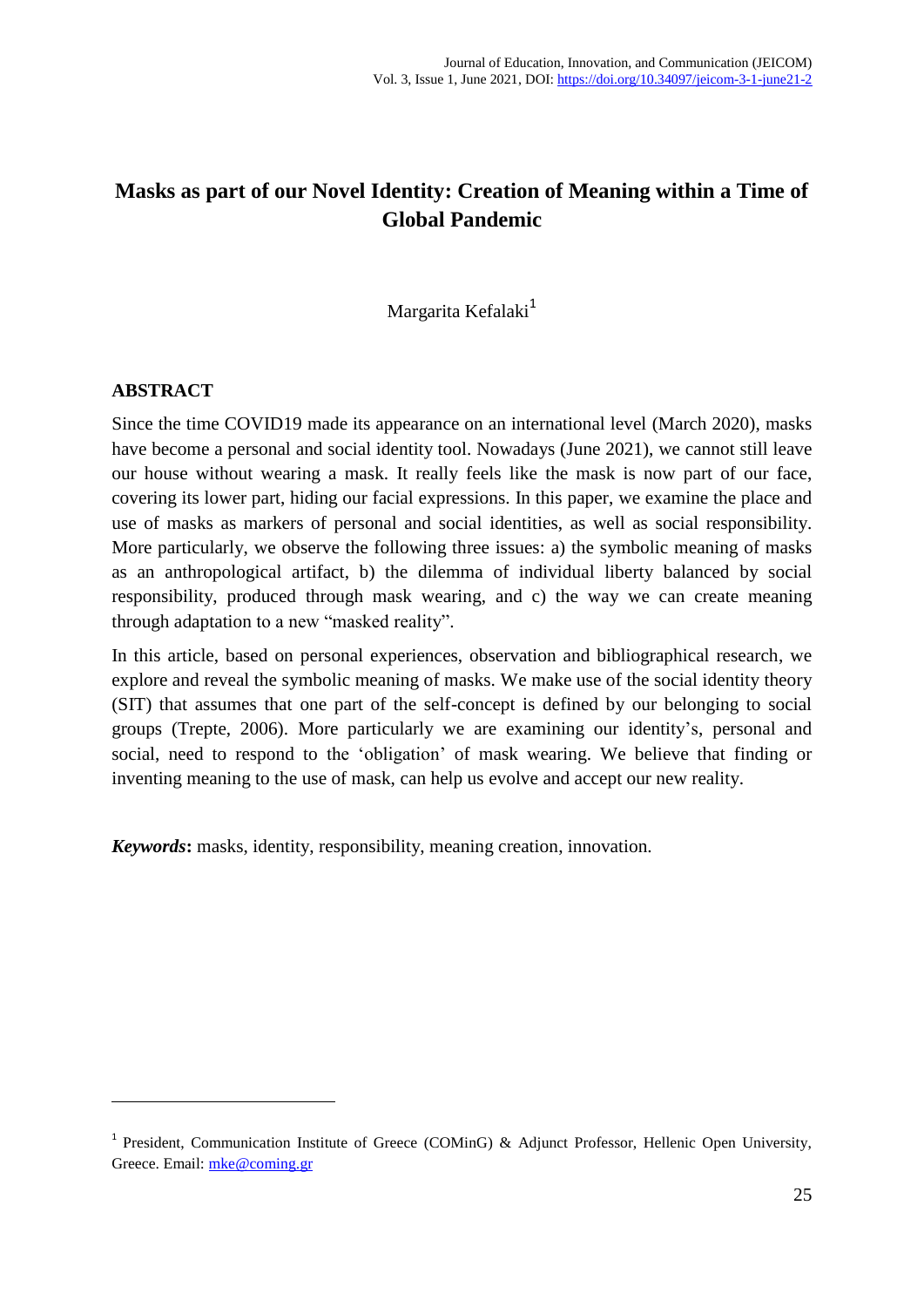# **1 INTRODUCTION**

Masks have suddenly become an '*object of desire'*. The meaning of the face masks is, of course, strongly related to the prevention of the contagion, and it is also becoming a compulsory accessory enforced by the laws of many countries (Al Jazeera, 2020). Indeed, governments require from citizens to wear face masks, to protect themselves and others.

The use of masks has put us into a certain struggle, over our identity, our reactions, our way of being, of exchanging, of communicating. A mask prevents the expression of a part of our identity, i.e., the main paralinguistic signals of non-verbal communication such as facial expressions, speech movements and other personal characteristics, prohibits our social identity to grow. Howard (2000) refers to the 'struggles over identities', which social inequalities, nationalisms, and social movements might bring forward. Identities, as fluid, multidimensional, personalized social constructions, reflect and reveal the structures of our everyday lives and the socio-cultural environment in which our lives are lived.

In this article the symbolic meaning of masks as an anthropological artifact is observed. The dilemma of individual liberty balanced by social responsibility, produced through mask wearing is examined, and new ways are offered to create meaning and be able to adapt to a new "masked reality". The focus on meaning of the mask in relation to its use, is the same process with all artifacts that create a further layer of the body (condoms, personal protective devices, underwear, religious clothing, etc.), producing a similar dialogical movement in the meaning of safety/unsafety.

### **2 METHODOLOGY**

In this article the social identity theory (SIT) is applied that supports that one part of the selfconcept is defined by our belonging to social groups (Trepte, 2006). Linking the identity and the social theory can establish a more fully integrated view and theory of the self (Stets & Burke, 2000). Then, self-perception theory is quite prominent, which refers to our own observation and understanding of our own self (attitudes, emotions), observing our behavior (Bem, 1972).

More particularly examining the need of our identity, personal and social, to respond to the 'obligation' of wearing a mask is discussed. Based on literature review, personal experiences and observation, the focus is on a) the symbolic meaning of masks as an anthropological artifact, b) the dilemma of individual liberty balanced by social responsibility while wearing a mask, and c) the need of meaning creation to be able to adapt to our new "masked reality".

Understanding the symbolic meaning of masks, throughout the years, we can better evolve and accept our new masked reality, our 'new normal'.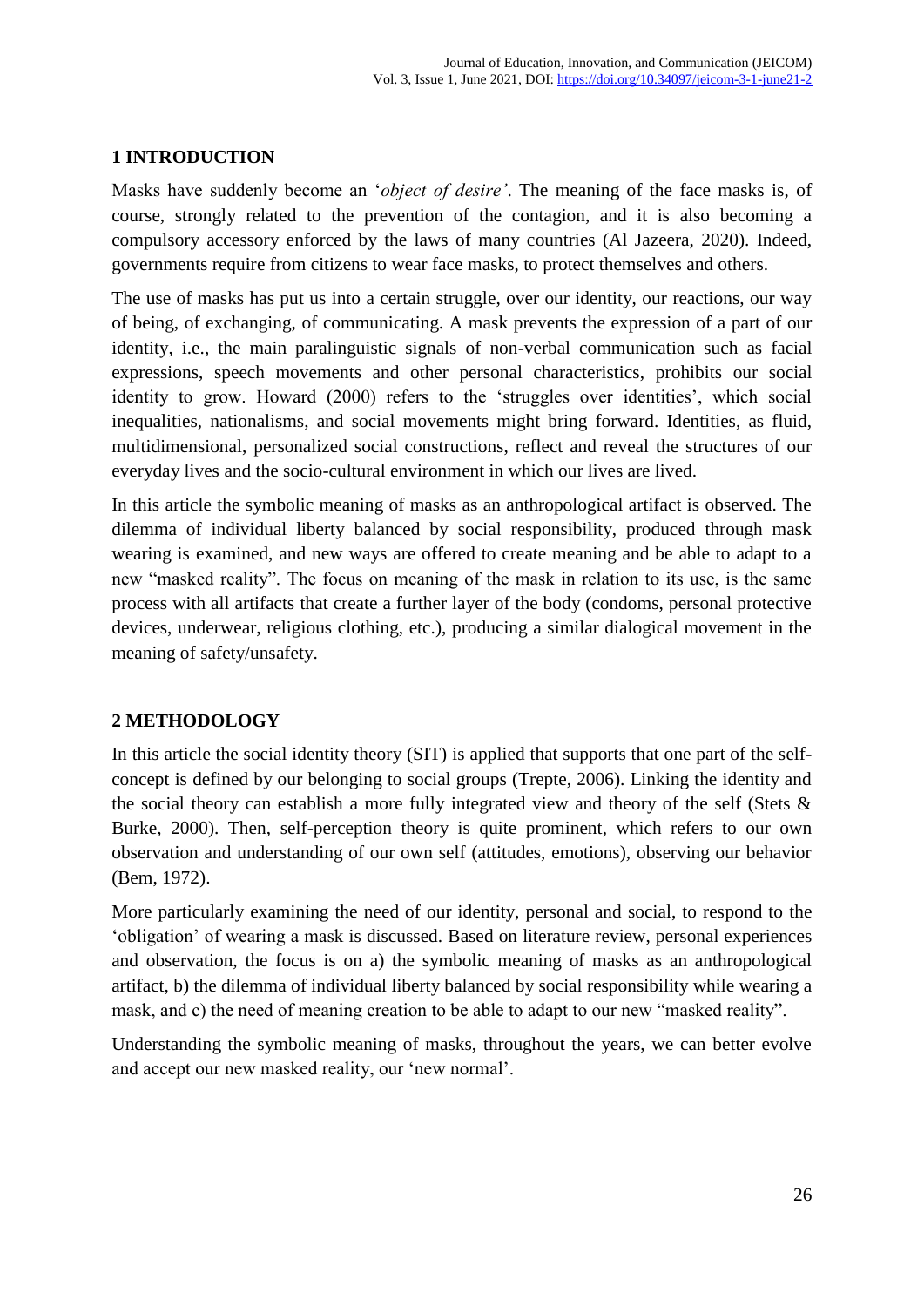# **3 LITERATURE REVIEW**

The research of Noyes *et al.* (2021), examines the challenge to face identification and emotion recognition in Western cultures. Tateo (2021) explores the way people makemeaning of the mask, analising preferences toward different types of face masks people would wear in public. No research paper, to our Knowledge, has been yet written concerning the impacts of mask wearing on our personal and social identities, and how we can try to reverse the negative situation of mask wearing into something positive and acceptable.

We can find research papers, written before the current COVID19 pandemic, that examine the link between masks and identity. Pollock (1995) examines the meaning and symbolism of masks, and the social functions of masking ritual, through a semiotic perspective that treats masks as icons and indexes of identity. Roy and Ladwig (2015), examines identity and masks usage potential to support adolescent development and self awareness. Potts and Dedekorkut-Howes (2011), examines a hypothetical 'glittering fake mask' of the Gold Coast's city in Australia identity.

Finally, most of the scientific articles written after the beginning of the COVID19 pandemic (March 2020), provide evidence on the use of face masks impeding the transmission of the coronavirus.

# **4 DUALITY OF PERSONAL AND SOCIETAL IDENTITIES**

Our individuality notwithstanding, our identity must be regarded in relation to a group. It is not just a question of 'who I think I am' but also of 'who I think I am as part of a society, a group, a family' and then of 'who the other part(s) of this society, group, family, consider that I am'. Hence, our social identity is how we see ourselves, and how the other sees us, as a part of the society: "Identities are thus strategic social constructions created through interaction, with social and material consequences" (Howard, 2000: p. 371).

Our social identity, based on the social identity theory, is in most cases inseparable from our personal identity. Individuals define their identities along both of these two dimensions, the social and the personal, since each one of us belongs to different social groups; but at the same time we have our personal characteristics that distinguishes us from others (Howard, 2000). We create our identity in the process of interacting with other people, and we actually construct our social identity in the process of exchanging, collaborating, and communicating. Our *social* identity differs from our *personal* identity, in terms of variables such as personality traits (Jenkins, 2014). We can say that our overall identity is constructed by our personal identity in accordance with multiple social identities, each of which is linked to different social groups, since an individual belongs to many different social identity groups (*ibid.*).

In fact, how we are, or better how we think we are, and how the other sees us, might not be the same. It is important that we know who we are and what we want in order to understand both our personal and social identity.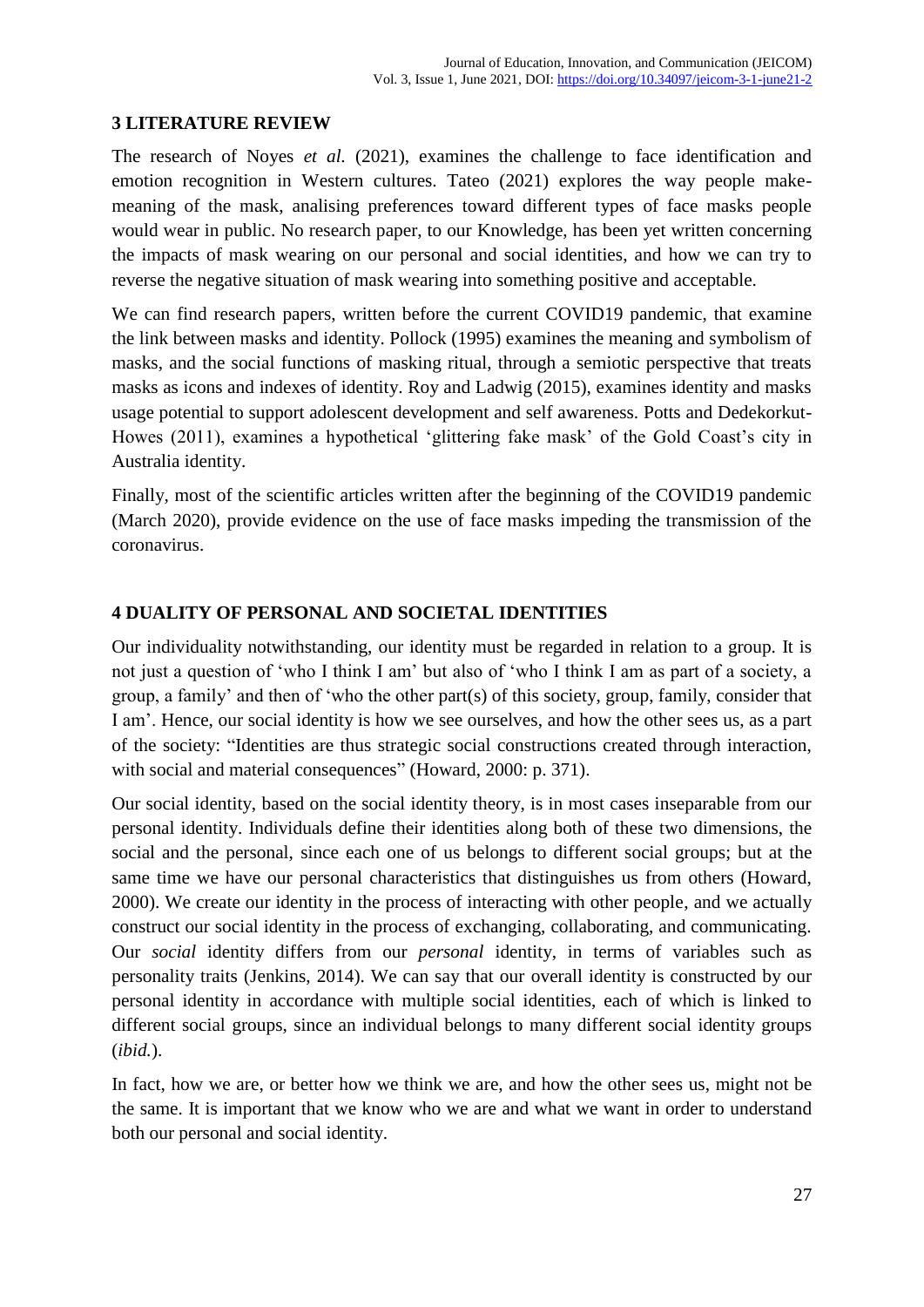Finding a purpose in life can help the fulfilment of all our different identities (personal, social, or other). This is why discovering a purpose for the use of masks can ease its acceptance. Giving these objects a meaning, something like the idea that by wearing a mask we are saving humankind from extinction, automatically transforms each one of us in a superhero. We can easily surpass this difficult situation by adapting and innovating. Differently said, we can invent the conditions to help us easily accept, and overcome the difficulties of mask wearing, by being creative and open to solutions like the one mentioned above. Transforming this new identity tool, which is now part of our face, symbolically to a medal of honour for the people that wear it, can help people accept this 'strange' situation.

### **5 SYMBOLIC MEANING OF MASKS AS AN ANTHROPOLOGICAL ARTIFACT: SYMBOLIC REPRESENTATIONS OF HIDDEN MEANING(S)?**

Referring to the symbolic meaning of masks as an anthropological artifact, we should first of all think of how masks have always been an important anthropological object. We often hear about masked/fake people, as persons who do not reveal their true feelings and thoughts, which might also be a reason for not accepting wearing a mask. "Commonly, wearing a mask has been associated with the hiding of one's true self, such as in *The Phantom of the Opera* and *The Man in the Iron Mask*. Yet, the masks we adopt and how we wear them also tell us something about who we are" (Kelley, 2020: p. 116). Nevertheless, if we think that through masks wearers can transform to another person, travel in another time, perform and incarnate another self, this reveals a different perception of mask wearing, giving new ideas to innovative and become creative. Thinking also about the sacred masks, used in rituals, during carnivals, in theatres, in private meetings and negotiations, we understand that masks can represent different symbolic values over time.

A mask can be seen like the chase to reveal, to try and to experience a different identity. Through play, we are able to take a role, to interpret, to become someone/something else. Changing our appearance, with the help of a mask, gives us more choices to explore our different identities. In this way, we can discover or rediscover ourselves and examine our social and personal identities. How others see me and how I see myself while wearing a mask have today become part of our identity (personal and social).

It is the perception of each of us, regarding mask's use and wearing, that can make a huge difference. For instance, we could be inspired by the ancient Graeco-Roman world for our communication with others during this pandemic, taking the example of theatrical masks. Ancient theatrical masks revealed emotion and feeling through the eyes and not just the mouth (Hiestand, 2020). We can use this 'idea' to our benefit, trying to find ways to communicate while wearing a mask. Then, why don't we also think about the practical use of masks in modern East Asia, where face masks are worn to combat urban pollution, to prevent allergies, or to provide privacy in densely populated East Asian cities? (Hiestand, 2020). It is true that this year's winder (October 2020- March 2021) there were no or very little incidence of normal flu (Lovett, 2020), because of mask wearing, among other things. During cold and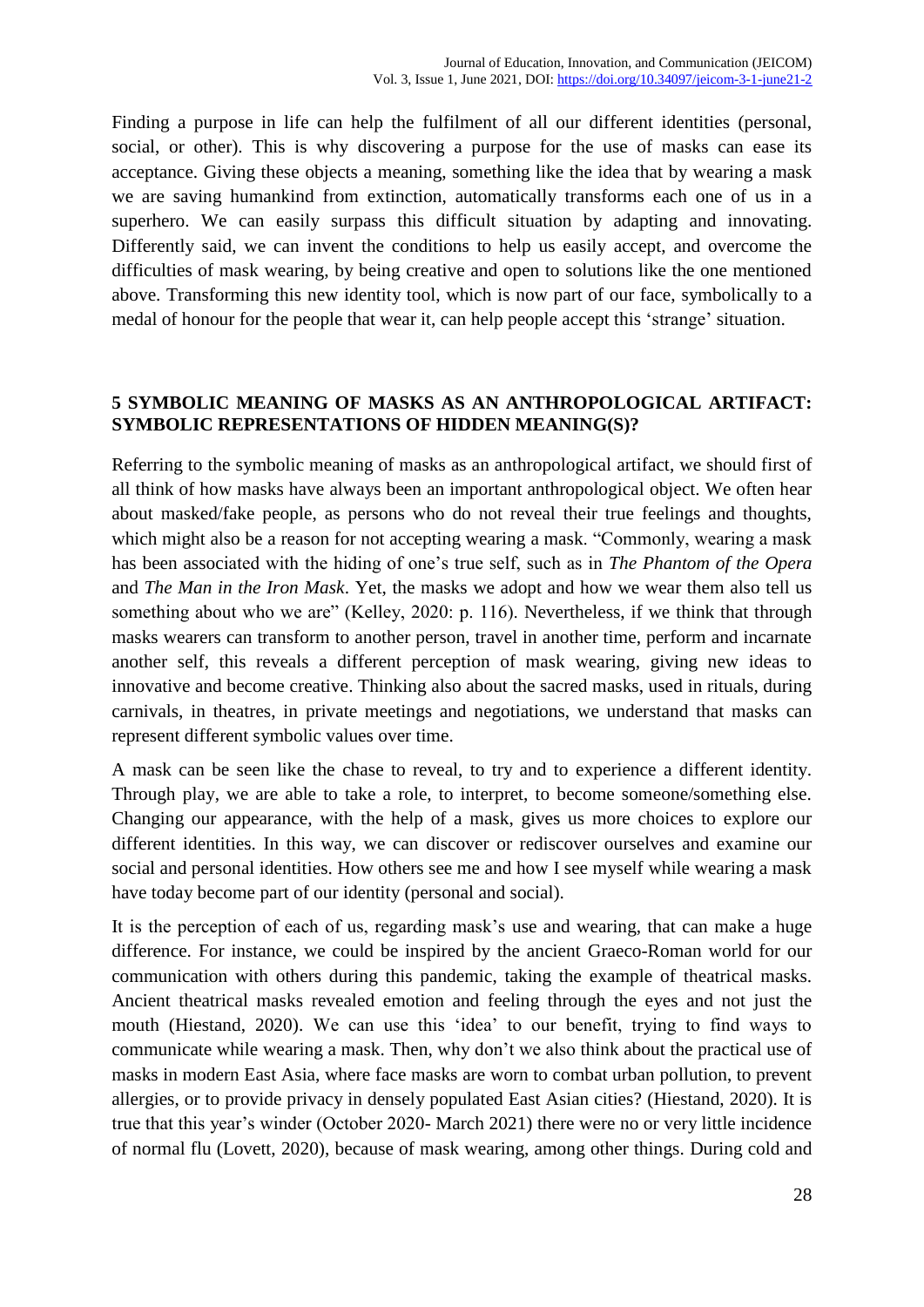flu season at East Asian cities, someone with a cold is expected to wear a face mask in public, in the office, and at school (*Ibid.*).

Today, still in a state of emergency due to COVID-19, face masks have become the symbols of this pandemic, a semiotic device of meaning production. People have learned, or must learn, to include them in their everyday life routine, even after the immunity process via vaccinations (Siegrist, n.d.). This meaning will certainly change when and if masks become mandatory again (Tateo, 2021). Yet, at the time that this paper is written, we should actually see the positive aspects of wearing a mask, understanding that we protect ourselves and the others is like we 'show our smile to the world'. Giving masks such a meaning can help us overcome every difficulty we might face while wearing it. Meaning-making of masks, making them important, triggering a dialogical relation between ordinary and extraordinary (Tateo & Marsico, 2019 cited in Tateo, 2021) can help our personal and social identities to grow, even while wearing a mask. "Understanding how people make meaning of their use is fundamental" *(Ibid.)*. We can then try and find our own meaning, inspired by how others have responded to this need.

A mask impacts identity from the moment that people actively produce identity through their talk and everyday interaction. The interactionist literature on identity articulates the construction, negotiation, and communication of identity through language, both directly in interaction and discursively through various forms of media (McAdams, 1995). Media, among other things, can have a great impact on our resistance to mask wearing.

# **6 DILEMMA OF INDIVIDUAL LIBERTY BALANCED BY SOCIAL RESPONSIBILITY: RESISTANCE TO AND REFUSAL OF MASK WEARING**

In this part we will refer to the dilemma of our individual liberty balanced by our social responsibility, on whether we agree or not to wear a mask. There are various reasons and conditions that can influence how we decide or not to wear a mask. Ferng *et al*. (2011: p. 19, cited in Tateo, 2021), examined some of the reasons that people do not accept to wear a mask: a) they feel uncomfortable; b) different perception of safety/unsafely; c) this would embarrass people to wear their masks outside. Nevertheless, it seems that most of us make meaning of the face masks, as objects related both to their self (personal identity) and to others (social identity) (Tateo, 2021). Apart from its safety function, sanitary mask becomes a sign of "confidence", in interpersonal relationships (*idem*), as it prevents the contagion to the person wearing it and also protects the others (preventing the person wearing to spread the virus).

On the other hand, there are cases where Coronavirus might also be only a small part of some people's everyday problems/dilemma, of whether to wear a mask or not. Kelley (2020: p. 116) describes his stem cell transplant on October 2019: '*Initially I felt quite conspicuous wearing a mask in public. With time, however, I became more comfortable wearing the mask into stores, especially when I could go outside to avoid close contact while my wife made the purchase. After the federal government's admonition to wear masks in public, to arrest the*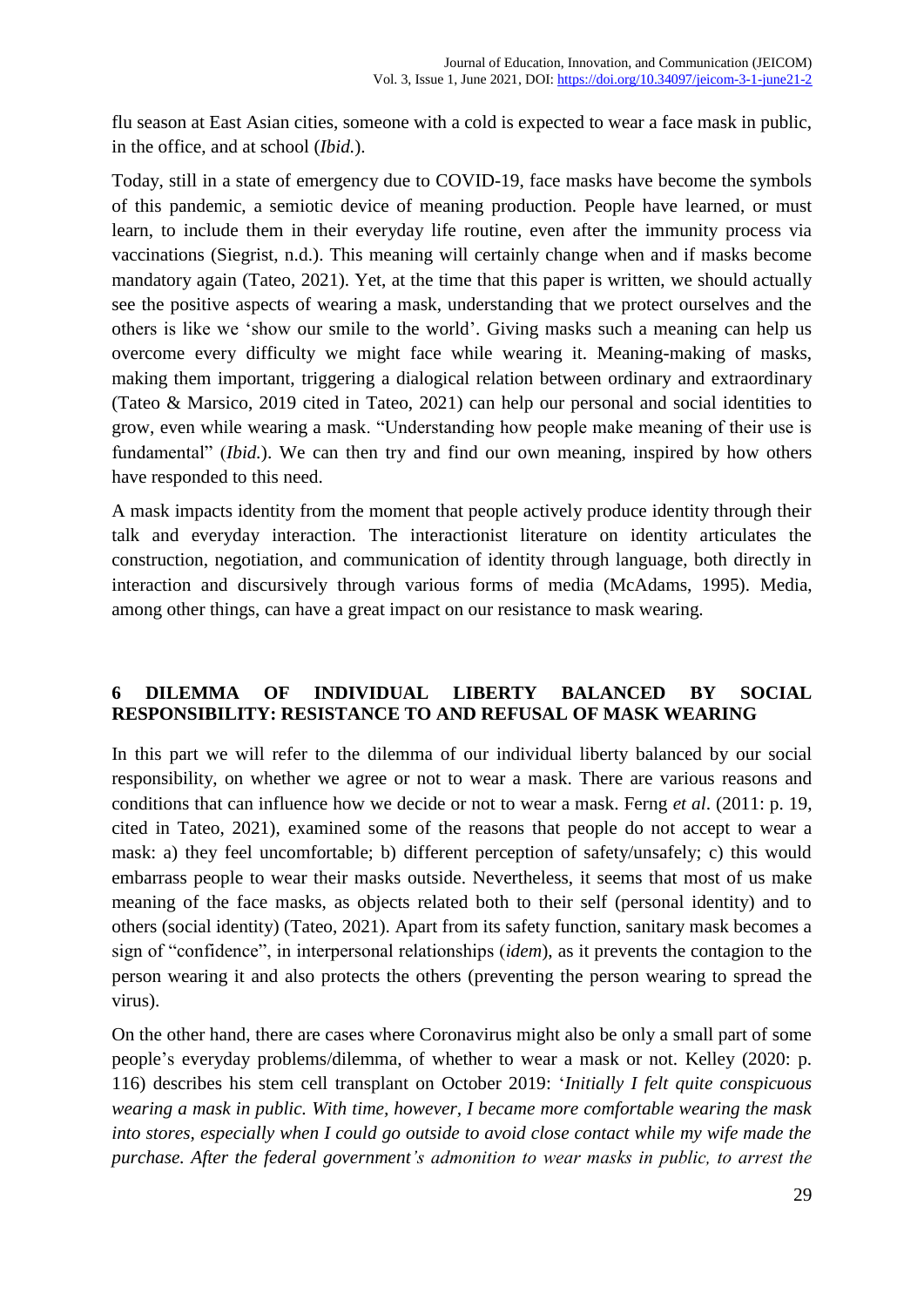*spread of COVID-19, I became even more relaxed wearing a mask in public. As one passerby on a hiking trail called out, "Yo, Bro! Coronavirus. Good for you, Dude!" I thought, "If only COVID-19 was the biggest of my problems.*"

Then, it is interesting to ask ourselves whether we would most likely decide to actually wear a mask to protect ourselves or others. In Canada, seeing from the results of a research conducted by Linden & Savoie (2020), people are more willing to wear masks as a measure to protect others from COVID-19 rather than themselves. The fact that by wearing a mask I am protecting the world from extinction is a great source of meaning that can make people wear a mask. Furthermore, thinking about social identity, it is interesting to think about how people tend to evaluate positively those groups to which they belong and to discriminate against groups they perceive to pose a threat to their social identity (Howard, 2000). It would be then important to examine how people actually enter a social group, taking the example of a group supporting the mask wearing during the pandemic.

Speaking of groups, a major point to examine is the mask denials. There are actually many groups of mask deniers (Gillespie, 2021), since the beginning of this health crisis. Some people might have refused to wear masks often as a symbol of their rights and others still believe that coronavirus does not exist or that they are not in danger (*idem*). Conspiracy theories and fake news has been feeding the denial group for a long time (Romer & Jamieson, 2020).

However, the number of mask denials has reduced, since many of the ones that initially denied started understanding that COVID-19 really exists and it is not about any misinformation or fake news (Kefalaki & Karanicolas, 2020). Groups of mask denial reveal a part of our social 'masked' identity, an identity that does not accept the change or that does not trust its ability to accept, adapt to, and go out for solutions that would not put the entire society in great risk.

Linden & Savoie (2020) explain that nonmedical masks serve not to protect the wearer but rather others. While examining the decision to wear a mask from this optic, it becomes a function of collective interest that impacts and refers with our social identity. Ostrom (2000, p. 142) argues that a substantial proportion of the population is composed of "conditional cooperators". These "conditional co-operators" act in the collective interest as long as they see a sufficient degree of reciprocation by others and would be willing to wear a mask to protect others so long as they observe a sufficient number of people within their group doing the same. This conditional acceptance to wear a mask also reveals that our social identity can many times gain ground to our personal identity, and for that reason we should never underestimate its importance (Linden & Savoie, 2020).

# **7 CREATE MEANING TO ADDAPT TO OUR NEW "MASKED REALITY"**

Making meaning of masks might be indeed the way to deal with the ambivalence of human existence (Tateo, 2021). We can use the 'expressive power of masks' to communicate (see also Hiestand, 2020). There are different colours, shapes of masks, and even written messages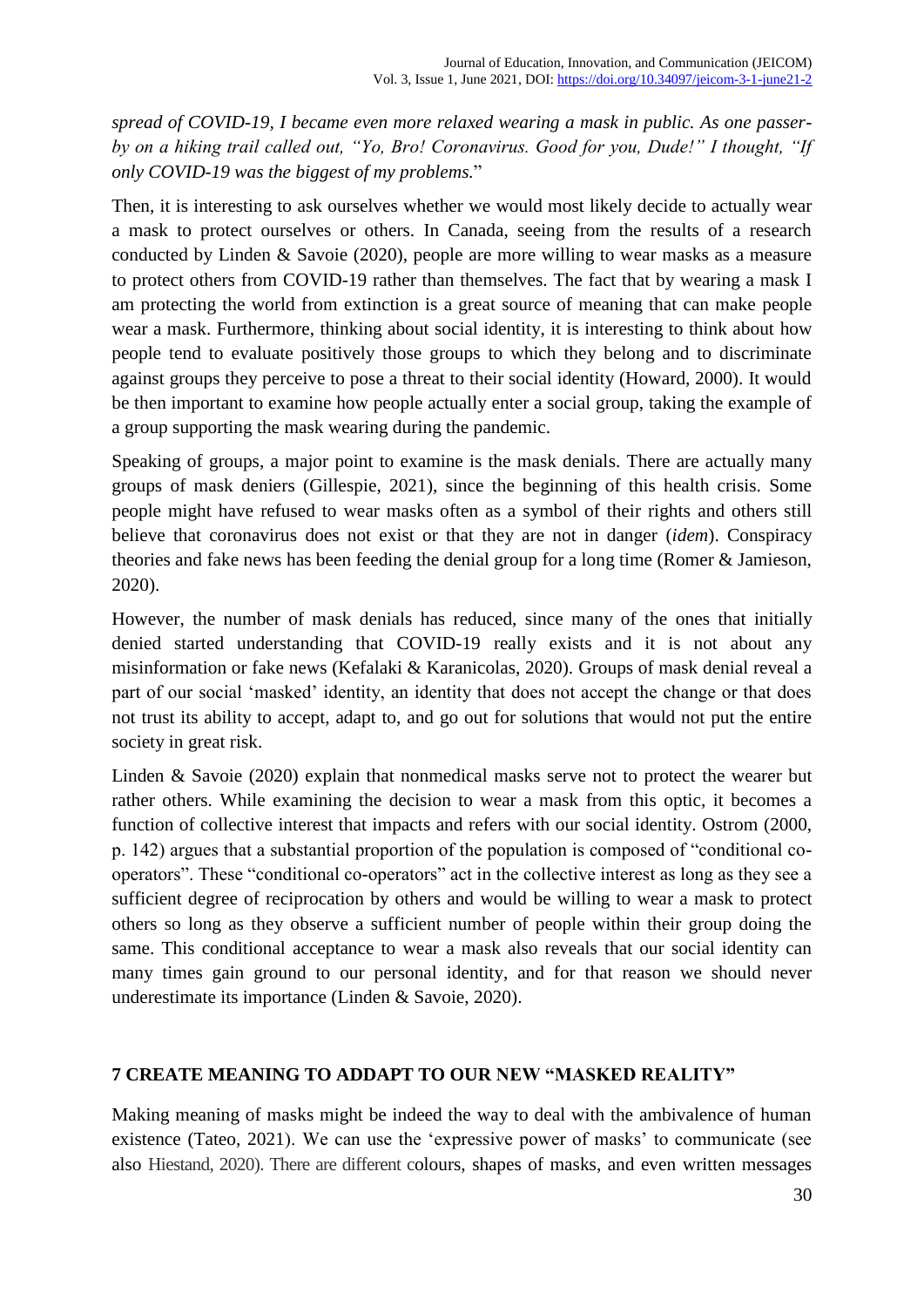that can be marked on masks, showing our need to communicate and express ourselves. We can even create our own masks, revealing our creativity.

Creating meaning for the use of mask in order to adapt to our new "masked reality" might be considered an obligation for our times. Masks today are promoted in different forms and colours to cover various possible situations and meanings. Masks with different colours, decorated in different ways, can be used to express our creativity, our thoughts and our feelings. Speaking from a personal point of view, processing different coloured masks and wearing them, permits me to express my mood, my emotions, my preference for the day.

Having a lot of different masks, masks of many different colours, shapes and even with different expressions designed on them, can help our nonverbal communication. This might be a way to express our mood of the day. It would be like using emoticons (Facebook, LinkedIn, etc.) or like wearing an outfit of a certain colour that expresses how we feel. The aesthetisation of masks can also be compensatory: *'[G]iven the loss of nonverbal facial cues. Like adding an emoji to a text message, my party mask sends a happy, joyous message that often opens positive, casual conversation: "I love your mask!" "Thanks, I really like the colours!" Interestingly, I recently misplaced the party mask after a short camping excursion and was without it for a few days. Even though I still had the black mask, I felt mild anxiety without the party mask, similar to what many of us experience when we're without our phone for a few hours. Evidently, having both masks available represents a sense of safety and security for me as I continue to work out my identity and, of course, maintain fairly stringent health practices'*. (Kelley, 2020: p. 118)

Moreover, we can also remember that the aesthetisation of the face masks represents one of the most powerful cultural tools through which humans make sense of both positive and fearful events (Tateo, 2017, cited in Tateo, 2021). It is a long time ago that people first began to relate themselves to face masks as a semiotic layer; they make sense of it that at the moment represents at the same time part of the body and emergency artifact.

Kelley (2020) uses autoethnography to explore his mask-wearing journey as identity making, while wearing a mask after his stem cell transplant (October 2019). Wearing a mask became a new way of life to him, making basic communication with other people challenging, while mask wearing also stimulated internal adaptations of his personal identity. The mask itself became 'a symbol of his identity journey'. One interesting aspect with this seven-month experience he had is that it occurred before the COVID-19 crisis and continued with this global virus arrival:

*…[B]eing forced into mask-wearing has provided a rare opportunity. Since the use of comedy and tragedy masks in ancient Greek theater, masks (literally and figuratively) have represented the emotional experience of individuals and their public personas (Tassi, 1993). In this regard, Goffman's (1959) dramaturgic perspective encourages us to think of the presentation of self as performance. As Manning (2005) observed, "Each person, Goffman reminds us, is etymologically a mask" (p. 2).*'' (Kelley, 2020: p. 116)

Then, even if wearing a mask prevents non-verbal communication, it is up to us to invent new modes of communication. As Kelley (2020: pp. 122-123) describes, *'[M]asks restrict*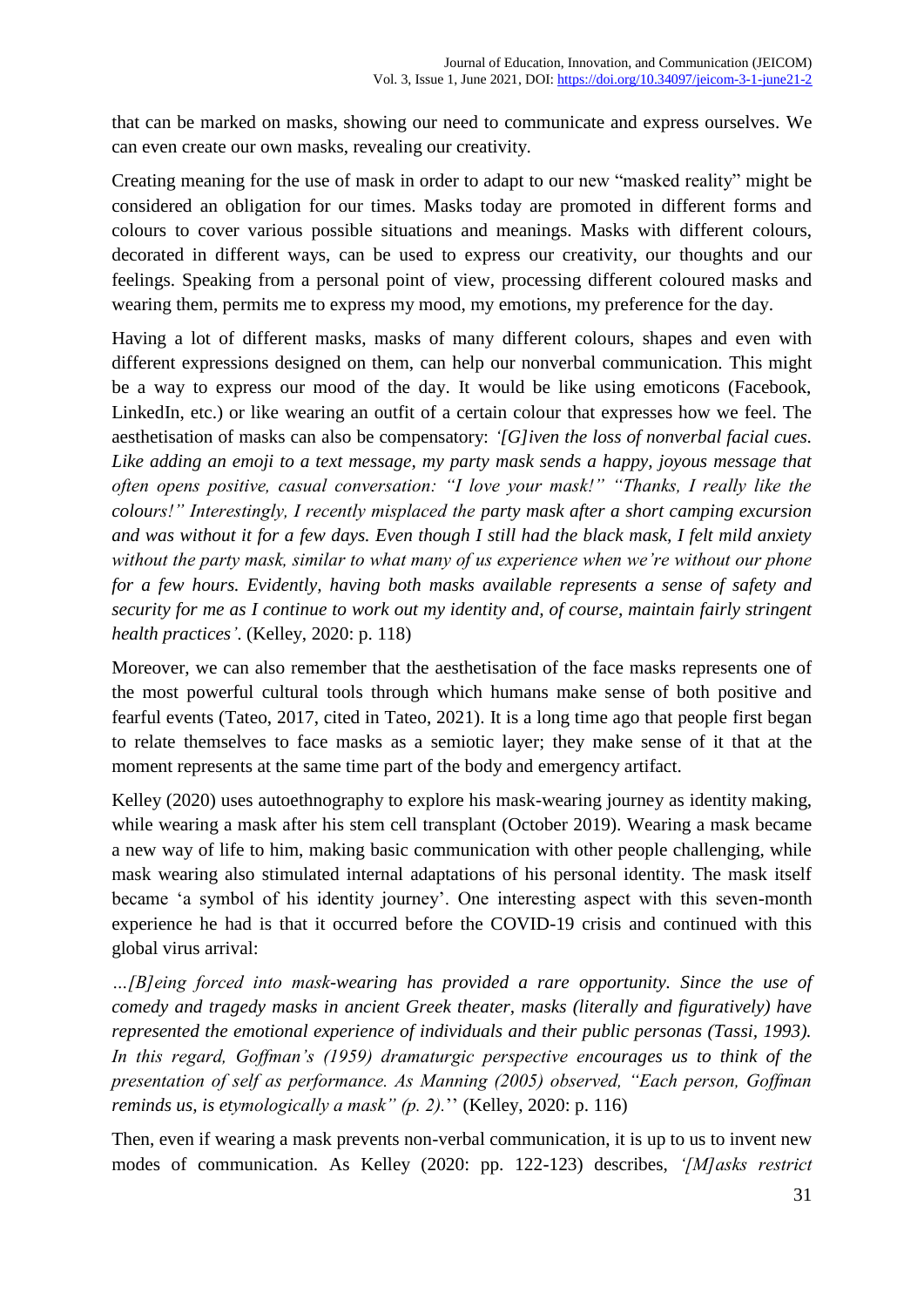*expression of emotion, a key characteristic of what it means to be human. We dehumanize others, and ourselves, when our perception is that they, or we, only experience a limited range of emotion (Oelofsen, 2009)…. Another form of dehumanization that I have experienced comes through invisibility. Invisibility has often taken the form of being unrecognizable*'.

Irrefutably, face masks have now a central role in our lives and will continue to do so even after the actual pandemic of COVID-19. They will become an object of ordinary life. Inventing a meaning for the use of this artifact and adapting it to our everyday life can help us accept this actual situation, as its correct use can save lives.

Lack of safe space results, once again, in pulling away, withdrawing, feeling small and protective. In sharp contrast, feeling safe results in standing in the great expanse, feeling small, but with a heightened awareness of personal worth and place. The opening quote from James Baldwin (1963) speaks to this, "Love takes off masks that we fear we cannot live without and know we cannot live within," and he goes on, "I use the word 'love' here... in the tough and universal sense of quest and daring and growth." As I've argued, elsewhere (Kelley, 2019, 2021), full love creates safe space for intimacy (discovery and connection) and personal transformation. My masked-identity trek has led me through a wilderness strewn with the seeming indifference of medical challenges and coronavirus quarantine; yet, love, a daring and growth producing love, has been hiding in the spaciousness of this quest. Masked and unmasked, may we all continue to live with such spaciousness—grateful and loving, generous with ourselves and others. (Kelley, 2020: p. 128)

### **8 CONCLUSION: Acceptance of Masks in OUR New Normal Reality**

Face masks have become and will continue to be an everyday accessory. Adapting to the actual situation and learning to communicate while wearing a mask is useful and we can even say necessary. It might seem difficult to interact, since interaction has a lot to do with the lower part of the face; nevertheless, we can find innovative solutions and communicate even with the mask on. Additionally, we should consider and accept the difficulties of wearing a mask, while a) breathing through a mask is more difficult than breathing without one, and b) there is a limitation of our smell while we wear a mask.

Nevertheless, we have already evolved to accept our 'new normal', and with the new knowledge we have acquired, we have found solutions to easily adapt. Actually, the mask is by itself a sign with its own positive meaning(s). A person who wears the mask, no matter if we are talking about a surgical mask or a tissue mask, transfers an important message: 'look at me', 'I am protecting myself', 'I protect you and others', 'I care about me', 'I care about you', 'I follow the rules that were imposed on me', 'I respect the rules', 'I care about humans', 'I would like people to overcome this difficult time', 'I am here for you', 'we are together in this', 'together we can!'. Translating the fact that we wear a mask for a high cause, elevates the person who wears it to a 'superhero'. This is an excellent meaning-making for the mask and the condition we actually face. During a pandemic, the mask should be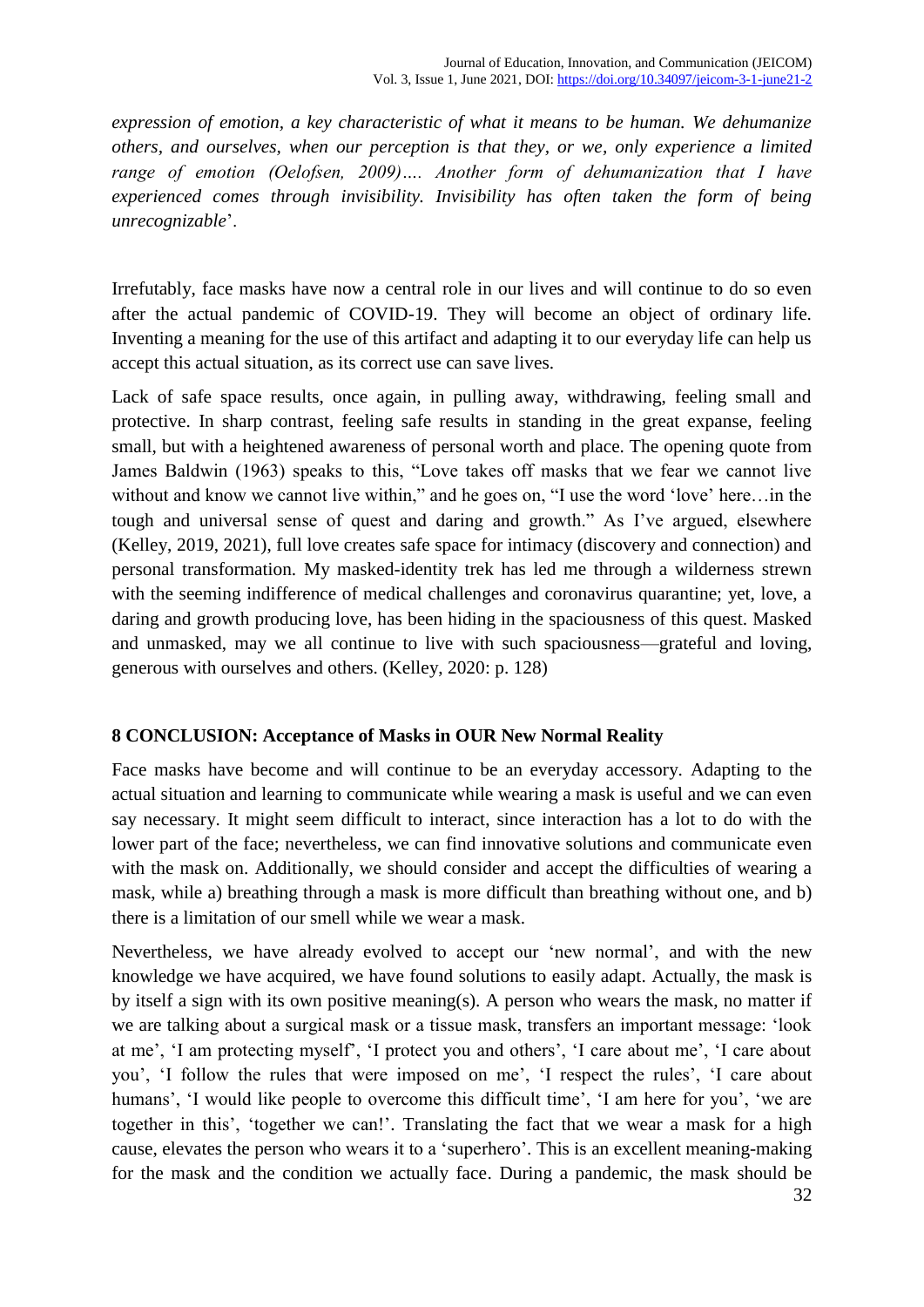considered a badge of honour, indicating the important role that you are playing in protecting the health of others during a crisis. Virus protection masks offer an opportunity to replace a visage of fear with a public expression of strength as a community. Thus masks become pragmatic and expressive socio-cultural tools for societies and individuals to move forward in confidence (Hiestand, 2020).

So maybe we should consider mask wearing and the whole situation of epidemics, and exceptional conditions that our world will continue to experience, as an 'identity to come', an identity that is already here, our 'masked identity', our 'new identity'. Accepting the current situation and trying to find ways to innovate, communicate, exchange, can certainly make things better. We cannot transform the world and the situations we actually face, but we can adjust our attitude towards these changes. We can stay open to innovative ideas, discussions, proposals that can offer solutions and try to find ways to adapt.

To conclude with, it could be worth to mention that, once again, no matter how difficult it is and how quickly this global pandemic has changed our everyday reality, with understanding, respect, and unconditional love, we can only go on, discover, evolve, and continue for something better.

Our new 'masked identity', giving a name to our 'masked face', is an identity to discover, an identity that we will all learn to live with, an identity to meet, know, accept, and to which we need to adapt. Finding ways to make this 'masked identity' a part of our everyday lives can clearly ameliorate the 'dark' situations we are actually experiencing.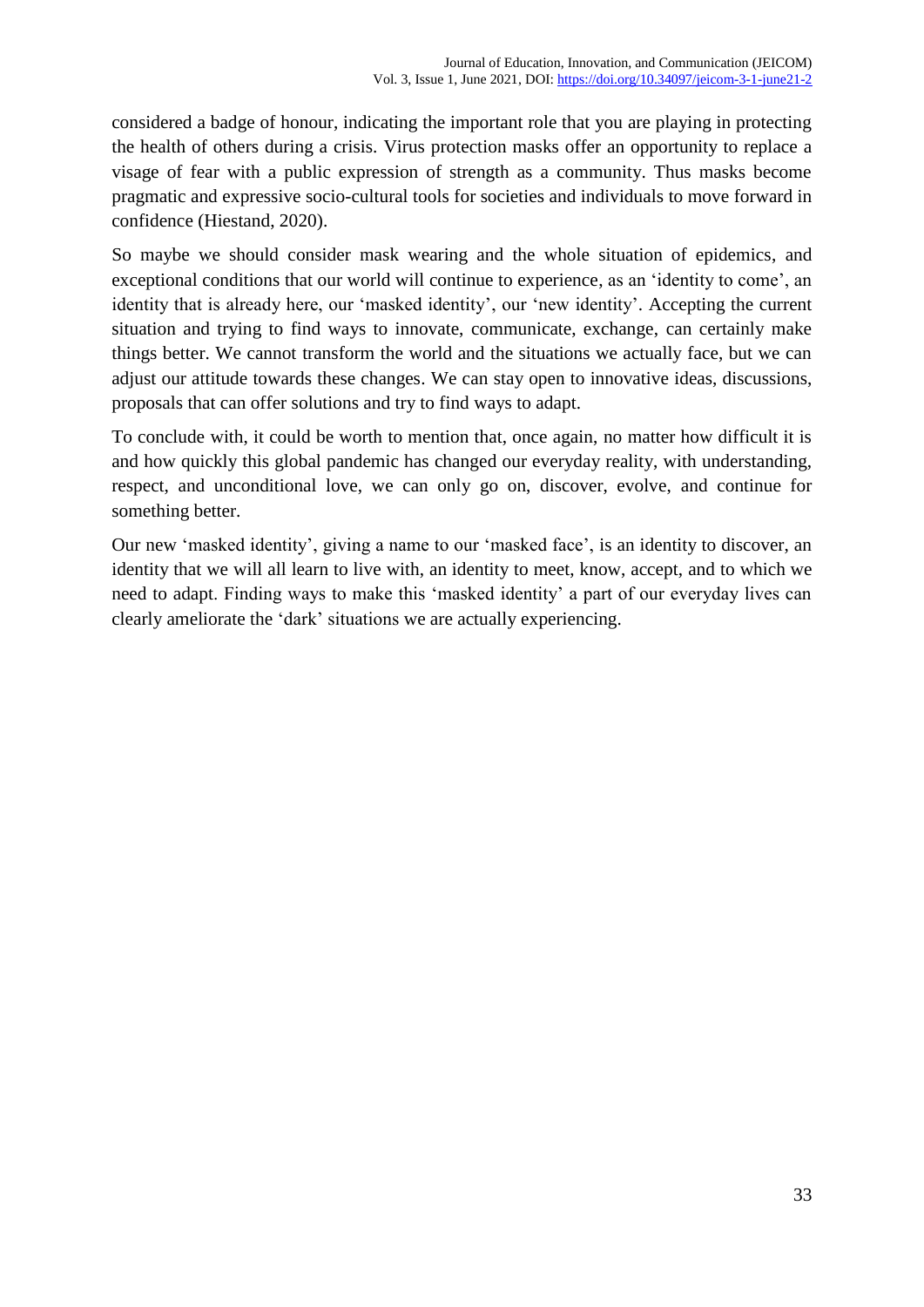#### **9 REFERENCES**

Al Jazeera (2020). Which countries have made wearing face masks compulsory? More than 50 countries require people to cover their faces when they leave home. *Al Jazeera, News Agencies*, 17 Aug 2020. From [https://www.aljazeera.com/news/2020/8/17/which-countries-have-made-wearing-face-masks](https://www.aljazeera.com/news/2020/8/17/which-countries-have-made-wearing-face-masks-compulsory)[compulsory](https://www.aljazeera.com/news/2020/8/17/which-countries-have-made-wearing-face-masks-compulsory) at 5/05/2021

Baldwin, J. (1965), *The Fire Next Time*, Vintage Books, a division of Random House, Inc., New York

Bem D. J. (1972). Self-Perception Theory. In *Advances in experimental social psychology*, Elsevier.

- Ferng, Y. H., Wong-McLoughlin, J., Barrett, A., Currie, L., & Larson, E. (2010). Barriers to mask wearing for influenza-like illnesses among urban Hispanic households. *Public Health Nursing*, 28(1), 13–23.
- Goffman, E. (1959). *The presentation of self in everyday life*. Doubleday.
- Gillespie C. (2021). Why Do Some People Refuse to Wear a Face Mask in Public? Not wearing a face mask invites public shaming, not to mention boosts your risk of COVID-19. So what keeps some of us from putting one on? Updated January 05, 2021. Explore Health. From https://www.health.com/condition/infectious-diseases/coronavirus/face-mask-refuse-to-wear-one-butwhy at 25-05-2021
- Jenkins R. (2014). *Social identity (4 th ed.)*. Routledge.
- Hiestand E. (2020). The meanings of masks. New ways to think about and practice protective masking, from faculty in the MIT School of Humanities, Arts, and Social Sciences. School of Humanities, Arts, and Social Sciences. September 24, 2020. *MIT News*. From [https://news.mit.edu/2020/meanings-of-masks](https://news.mit.edu/2020/meanings-of-masks-shass-series-0924)[shass-series-0924](https://news.mit.edu/2020/meanings-of-masks-shass-series-0924) at 9-1-2021.
- Howard A. J. (2000). *Social psychology of identities*. Annual review of sociology. 2000.26:367-393. Columbia University. Downloaded from arjournals.annualreviews.org. June 3, 2000 14:56 Annual Reviews, Chapter 16.

Kefalaki M. & Karanicolas S. (2020). COmmunication's ROugh NAvigations: 'Fake' news in a time of a global crisis. *Journal of Applied Learning & Teaching*, Vol.3 No.1. DOI: <https://doi.org/10.37074/jalt.2020.3.1.19>

- Kelley, D. (2019). Just relationships: A third way communication ethic. *Special Issue of Atlantic Journal of Communication*, 28(1), 22-36.
- Kelley D. (2020). The Person Within the Mask: Mask-Wearing, Identity, and Communication. *American Journal of Qualitative Research*. December 2020, Vol. 4 No. 3, pp. 111-130.
- Linden C. & Savoie J. (2020). Does collective interest or self-interest motivate mask usage as a preventive measure against COVID-19?. *Canadian Journal of Political Science*, 53, 391-397. From <https://www.ncbi.nlm.nih.gov/pmc/articles/PMC7264444/> at 21/01/2021.

Lovett S. (2020). Not a single case of flu detected by Public Health England this year as Covid restrictions suppress virus. 25 February 2021. *The Independent*, UK. From <https://www.independent.co.uk/news/health/flu-cases-covid-england-phe-latest-b1805124.html> at 25-05- 2021.

Noyes E, Davis JP, Petrov N, Gray KLH, Ritchie KL. (2021). The effect of face masks and sunglasses on identity and expression recognition with super-recognizers and typical observers. *Royal Society Open Science*. 8: 201169. https://doi.org/10.1098/rsos.201169